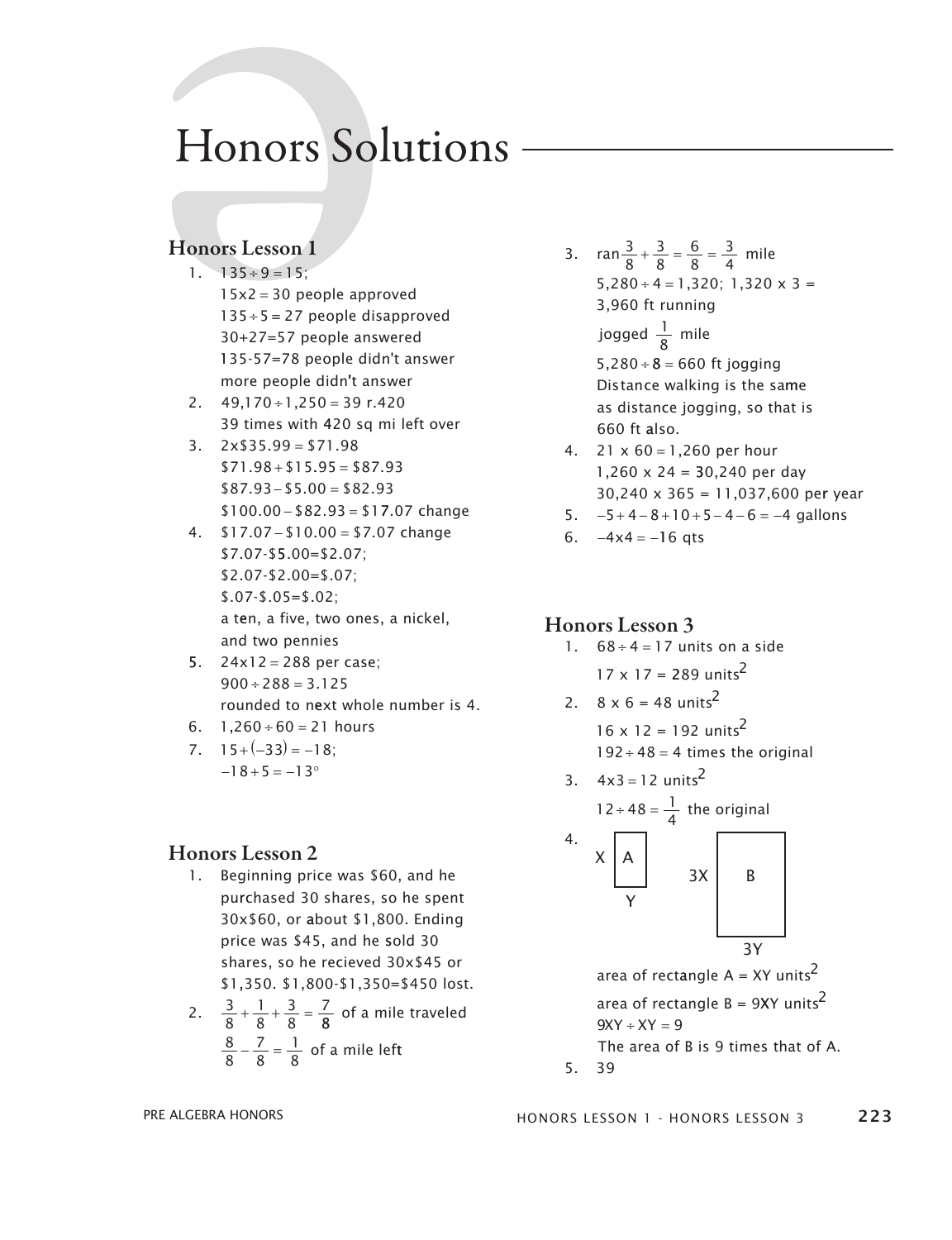- 6. 13 This can easily be solved by drawing a diagram or a number line.
- 7. rectangle :  $14 \times 16 = 224 \text{ in}^2$ triangle:  $\frac{1}{2}$  x 14 x 15 = 105 in<sup>2</sup> total:  $224 + 105 = 329$  in<sup>2</sup>
- 8.  $3.14(15^2) = 706.5$  in<sup>2</sup>  $3.14(12^2) = 452.16$  in<sup>2</sup>  $706.5 - 452.16 = 254.34$  in<sup>2</sup>

- 1.  $\frac{1}{2}$ 2 1 3 3 6 2 6 5  $+\frac{1}{3} = \frac{3}{6} + \frac{2}{6} = \frac{3}{6}$ 6 6 5 6 1  $-\frac{3}{6} = \frac{1}{6}$
- $2. \quad 12:00 7:30 = 4:30$  $4: 30 + 3: 00 = 7: 30$  hours worked 7.5x4.65=\$34.875 or \$34.88 earned
- 3.  $\frac{3}{4} = \frac{15}{20}$  or  $\frac{30}{40}$ ;  $\frac{4}{5} = \frac{16}{20}$  or  $\frac{3}{4}$ 15 20 4 5  $=\frac{15}{20}$  or  $\frac{30}{40}; \frac{4}{5} = \frac{16}{20}$  or  $\frac{32}{40}$ E.  $\frac{31}{12}$ 40
- We can see at a gla nce that  $\frac{3}{2} = \frac{18}{34}$ ; 4 18 24 5 6 20 4.  $\frac{3}{4} = \frac{18}{24}; \frac{3}{6} = \frac{20}{24}$ 
	- A or  $\frac{19}{24}$  is an answer.

Check other fractions by using the rule of 4 to compare each with the two given fractions. E also falls between the given fractions.

$$
\frac{3}{4} \Leftrightarrow \frac{11}{14}, \frac{42}{56} \Leftrightarrow \frac{44}{56}
$$

$$
\frac{5}{6} \Leftrightarrow \frac{11}{14}, \frac{70}{84} \Leftrightarrow \frac{66}{84}
$$

Or, change each fraction to a decimal for easy comparison.

- 5. It will be quadrupled:  $3.14(5^2) = 78.5 \text{ ft}^2$  $3.14(10^2) = 314$  ft<sup>2</sup>  $314 \div 78.5 = 4$
- 6. 12 x 22 = 264 in<sup>2</sup>
- 7. rectangle:  $18 \times 30 = 540$  in<sup>2</sup> paralellogram:  $8 \times 15 = 120$  in<sup>2</sup>  $540 - 120 = 420$  in<sup>2</sup> 8. area of square:
- $36 \times 36 = 1,296 \text{ cm}^2$ semicirc les: 1  $\frac{1}{2}(3.14)(5^2) = 39.25$  cm<sup>2</sup> 39.25  $x$  4= 157  $cm<sup>2</sup>$  $1,296 - 157 = 1,139$  cm<sup>2</sup>

#### Honors Lesson 5

- 1. \$1.00
	- $5 \times $1.00 = $5.00$
- 2. \$2.00 the first day \$4.00 the second day \$16.00 the third day \$256.00 the fourth day \$65,536.00 the fifth day \$64,814.00 total
- 3.  $3 \times 2 = 6 \text{ units}^2$

 $9 \times 4 = 36 \text{ units}^2$ 

- 4. Sketches and dimensions will vary. The student should notice that when the dimensions are squared, the area will be squared.
- 5. sketches and dimensions will vary the student should notice that when the dimensions are cubed. The area will be cubed.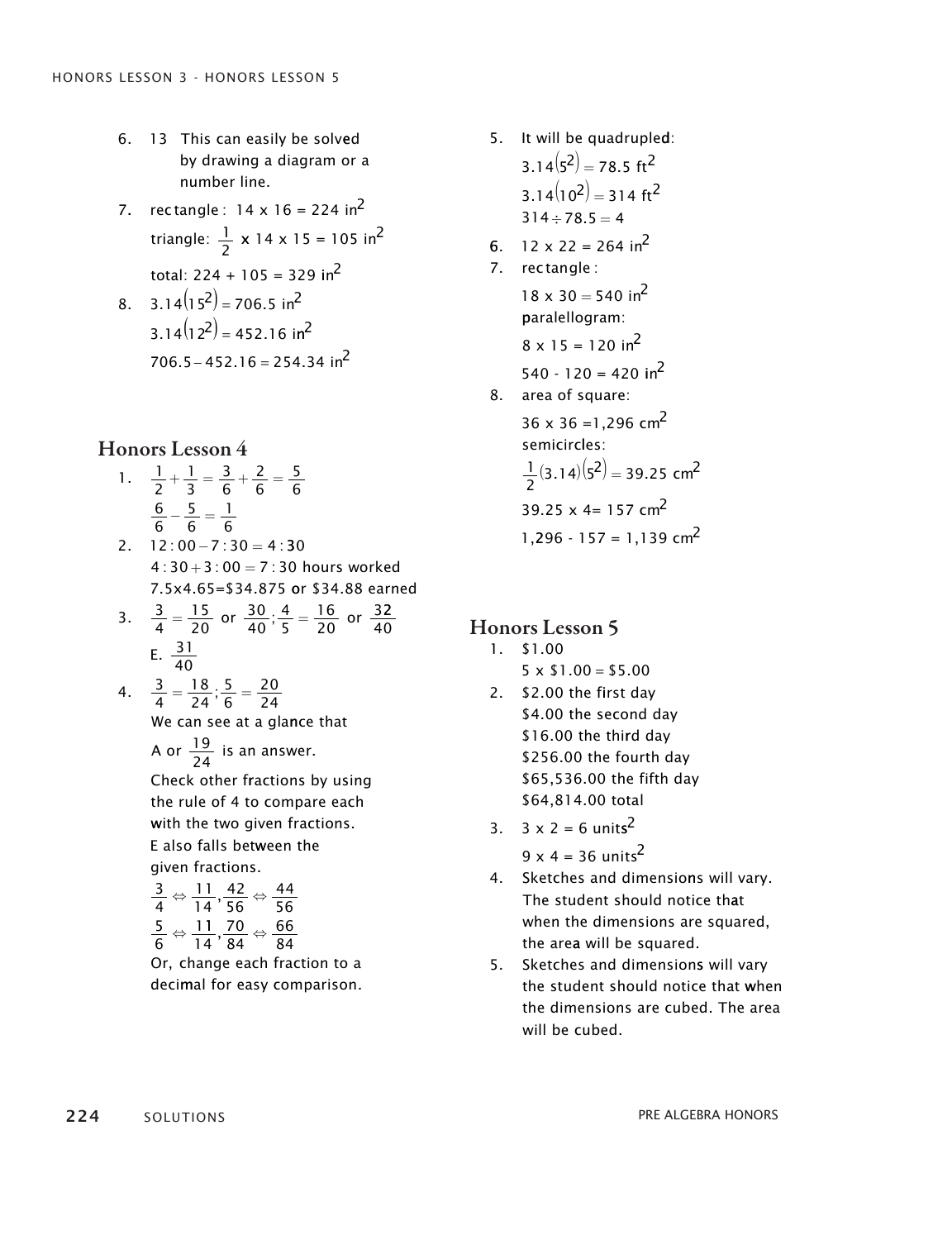6. Area = base x height, so the area of this rectangle will be ab. If the length this rectangle will be ab. If the length and the width of the rectangle are and the width of the rectangle are both cubed, the new area will be  $\mathrm{a}^{3}\mathrm{b}^{3}\mathrm{,}$ 

which can also be expressed as  $\left( {\rm ab} \right) ^{\! 3} .$ 

- 7. If the radius is doubled, the area will increase four-fold. increase four-fold.
- 8. Ex:  $r = 2$ ,  $A = 3.14(4) = 12.56$

 $r^2 = 4$ , A = 3.14(16) = 50.24 New area is 4 times original area If you start with a radius of 3and If you start with a radius of 3and square it, the new area will be 9 square it, the new area will be 9 times the original area. squaring times the original area. squaring the radius of a circle causes the area to increase by a factor of  $r^2$ .

 $= 10 \frac{35}{2}$ 9.  $A = 10 \frac{20 + 15}{2}$  $=\frac{350}{2}$  = 175 sq in

10. Trapezoid:  $12 \frac{21+26}{2}$  = 12  $\frac{47}{2}$  = 6(47) = 282 cm<sup>2</sup> Large semicircle:  $\frac{3.14(6)^2}{2}$  =  $\frac{(3.14(36))}{2} = 3.14(18) =$  $\frac{(3.14(36))}{2}$  = 3.14(18) = 56.52 cm<sup>2</sup> Small semicircle:  $\frac{3.14(2)^2}{2}$  =  $3.14(4)$  $\frac{.14(4)}{2} = \frac{12.56}{2} =$  $282 - 56.52 - 6.28 = 219.2$  cm<sup>2</sup>  $\frac{3.14(4)}{2} = \frac{12.56}{2} = 6.28$  cm<sup>2</sup> Large semicircle:  $\frac{3.14(6)^2}{2}$  =  $\frac{.14(36)}{2}$  = 3.14(18) = 56.52 cm<sup>2</sup>  $\frac{.14(4)}{2} = \frac{12.56}{2} =$  $\frac{.56}{2}$  = 6.28 cm<sup>2</sup>

## Honors Lesson 6

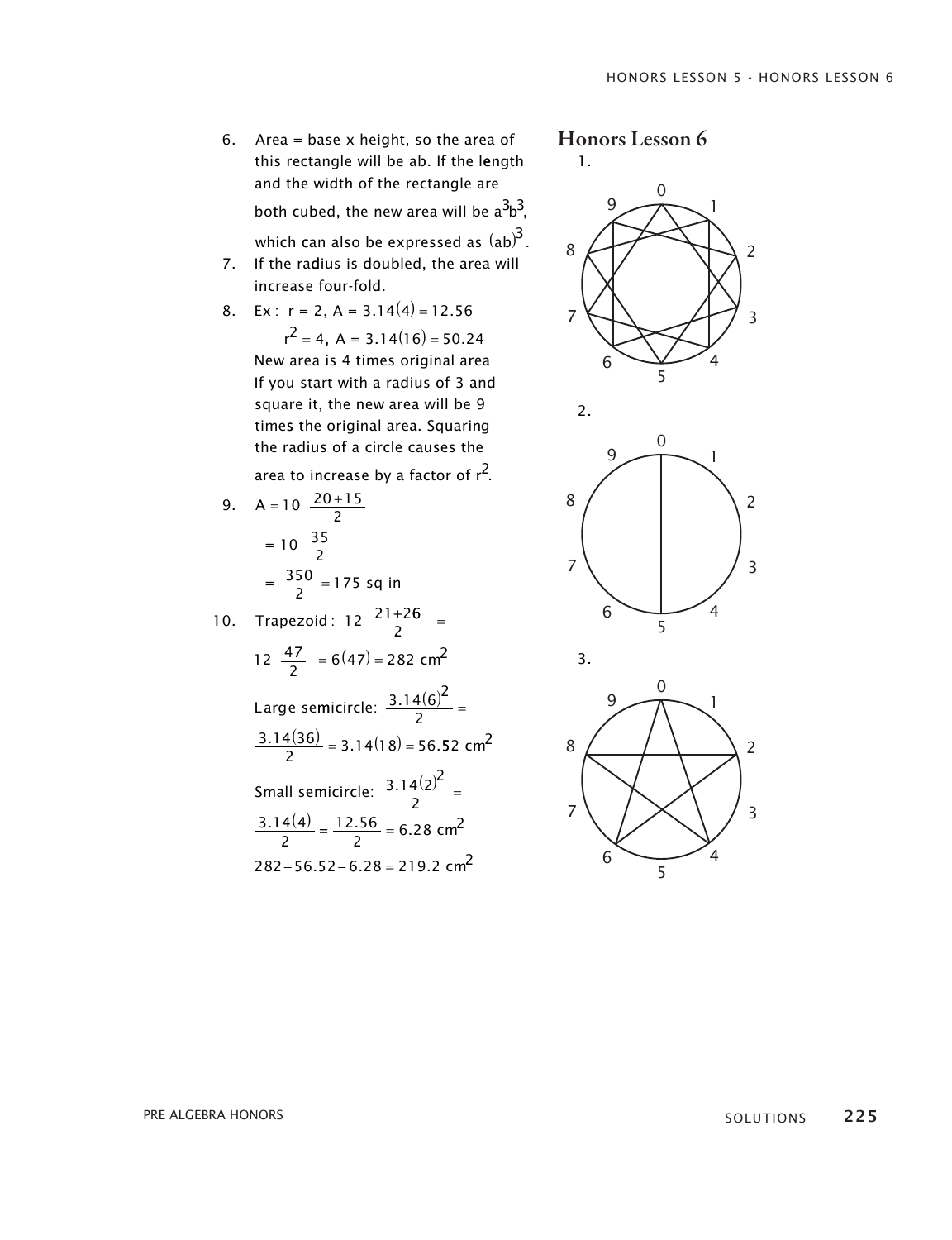4.



- 6. 12 5. 3 facts and 7 facts
- 7. 28 6. 12
- 8. 88; multiply one less than the 7. 28
- 8. 88; multiply one less than the number of weeks by four to get the number of rooms.

#### Honors Lesson 7

- 1. Add 7 to the last number to find the next number in the sequence.
- 2. 35
- 3. square the last number to find the next number in the sequence.
- 4. 65,536
- 5. Add one more to the last number each time:  $1 + 4 = 5$ ;  $5 + 5 = 10$ ;  $10 + 6 = 16$
- $6. 16 + 7 = 23$  $23 + 8 = 31$
- 7. Add twice as many to the last number each time:  $1 + 2 = 3$ ;  $3 + 4 = 7$ ;  $7 + 8 = 15$
- $8. \quad 15 + 16 = 31$  $31 + 32 = 63$
- 9. Add the last two numbers in the sequence to find the next  $1 + 2 = 3$ ;  $2 + 3 = 5$ ;  $3 + 5 = 8$

 $10. 5 + 8 = 13$  $8 + 13 = 21$ 

|  |  |  | - |     |
|--|--|--|---|-----|
|  |  |  |   | ን ጸ |

- 12. Add one more than the number that was added in the previous step.  $28 + 8 = 36$
- 13. Take the number of steps times one more than the number of steps, and divide by 2. If you figured that out without looking, give yourself a pat on the back!  $9(9+1)+2=$  $9(10)+2=$  $90 \div 2 = 45$

#### Honors Lesson 8

- 1. s um, how many, total in all
- 2. d ifference, how many more, have left
- 3. times, product, fraction of
- 4. how many for each, how many parts
- $5. \quad 2+5=7$  $7 - 1 = 6$  $(2+5) - 1 = 6$  pencils
- 6.  $K + M + Q$
- 7.  $X + Y$  total treats  $(X+Y) \div Z$  treats per person
- 8.  $\frac{1}{3}$  completed,  $\frac{2}{3}$  to go 2  $\frac{2}{3}x(A+B)$  or  $\frac{2(A+B)}{3}$  $\frac{2A+2B}{2}$  is also co  $\frac{+2D}{3}$  is also correct

226 solutions solutions and the set of the set of the set of the set of the set of the set of the set of the set of the set of the set of the set of the set of the set of the set of the set of the set of the set of the set SOLUTIONS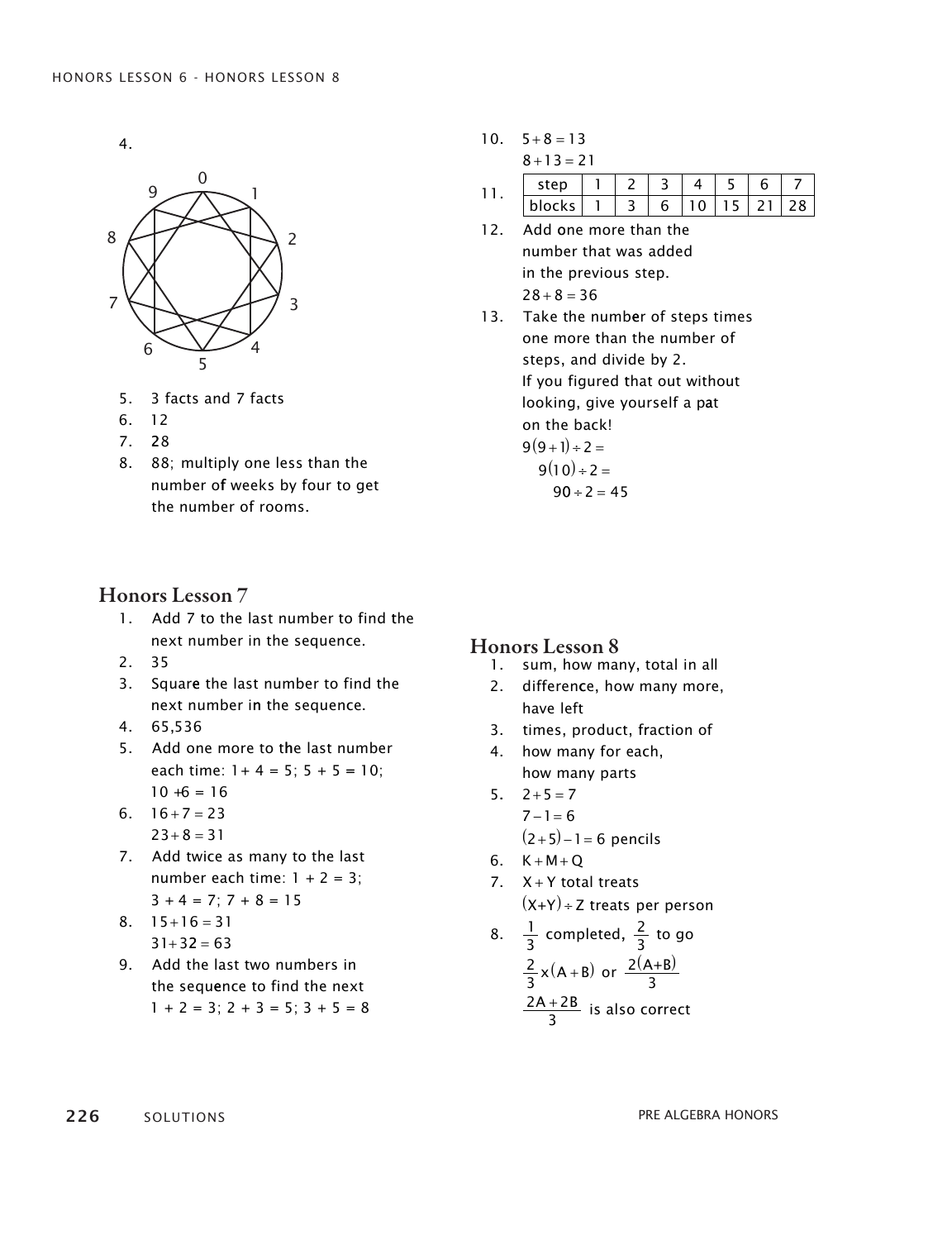|                           | 1. $\frac{A}{A} + \frac{B}{A} = \frac{A+B}{A}$                                                                                                                   |
|---------------------------|------------------------------------------------------------------------------------------------------------------------------------------------------------------|
| 2.                        | $\frac{Y}{7} - \frac{X}{7} = \frac{Y-X}{7}$                                                                                                                      |
| 3.                        | $\frac{A+B}{F} + \frac{C}{F} = \frac{A+B+C}{F}$                                                                                                                  |
| 4.                        | $\frac{A}{X} + \frac{B}{Y} = \frac{AY}{XY} + \frac{BX}{XY} = \frac{AY + BX}{XY}$                                                                                 |
| $\overline{\mathbf{5}}$ . | $\frac{\text{EF}}{\text{T}} - \frac{\text{G}}{\text{S}} = \frac{\text{EFS}}{\text{TS}} - \frac{\text{GT}}{\text{TS}} = \frac{\text{EFS} - \text{GT}}{\text{TS}}$ |
| 6.                        | $\frac{X}{RS} + \frac{X}{OS} = \frac{XQ}{ORS} + \frac{XR}{ORS} = \frac{XQ + XR}{QRS}$                                                                            |
|                           | 7. $\frac{A}{B} \times \frac{C}{D} = \frac{AC}{BD}$                                                                                                              |
| 8.                        | $\frac{X}{R}$ x $\frac{X}{S}$ = $\frac{X^2}{RS}$                                                                                                                 |
| 9.                        | $\frac{DF}{YZ}$ x $\frac{Y}{D} = \frac{DFY}{YZD} = \frac{F}{Z}$                                                                                                  |
|                           | 10. $\frac{A}{B} \div \frac{A}{B} = \frac{A \div B}{A \div R} = \frac{1}{1} = 1$                                                                                 |
|                           | 11. $\frac{Q}{7} \div \frac{YZ}{T} = \frac{QT}{7T} \div \frac{YZ^2}{7T} =$                                                                                       |
|                           | $\frac{QT+YZ^2}{ZT+ZT} = \frac{QT}{YZ^2}$                                                                                                                        |
|                           | 12. $\frac{X}{R} + \frac{R}{X} = \frac{X^2}{RX} + \frac{R^2}{RX} = \frac{X^2 + R^2}{RX + RX} = \frac{X^2}{R^2}$                                                  |
|                           | 13. $\frac{Q}{X} + \frac{R}{P} = \frac{QP}{XP} + \frac{XR}{XP} = \frac{QP + XR}{XP}$                                                                             |
|                           | 14. $\frac{DT}{S} \times \frac{C}{D} = \frac{DTC}{SD} = \frac{TC}{S}$                                                                                            |
|                           | 15. $\frac{L}{B} \div \frac{U}{R} = \frac{L \div U}{R + R} = \frac{L \div U}{1} = \frac{L}{11}$                                                                  |
|                           | 16. $X = A - Y$                                                                                                                                                  |
|                           | 17. $Y = A - X$                                                                                                                                                  |
| 18.                       | $5X - 4X = B + B$                                                                                                                                                |
|                           | $X = B + B$                                                                                                                                                      |
|                           | $X = 2B$                                                                                                                                                         |

#### Honors Lesson 10

1. direct route  $18^2 + 24^2 = H^2$  $324 + 576 = 900$  $30$  miles = H

same way he came  $18 + 24 = 42$  miles 42− 30 = 12 miles shorter +2-30 = 12 mm by uncerva

2.  $15^2 + 36^2 = H^2$  $225 + 1296 = 1521$ 39 ft = H 42− 30 = 12 miles shorter

$$
39 + 3 = 42 \text{ ft}
$$
  
3. 
$$
3^2 + 4^2 = H^2
$$
  
9 + 16 = 25  
5 miles = H  
5 + 5 = 10 miles

4.  $20^2 + 48^2 = H^2$  $400 + 2304 = 2704$ 52 mi = H  $P = 20 + 48 + 20 + 48 = 136$  mi 136 + 52 = 188 miles of fence

5. 
$$
\frac{A}{B} \div \frac{C}{D} = \frac{AD}{BD} \div \frac{BC}{BD} =
$$
  
\n
$$
\frac{AD + BC}{BD + BD} = \frac{AD + BC}{1} = \frac{AD}{BC}
$$
  
\n6. 
$$
\frac{A}{B} \times \frac{D}{C} = \frac{AD}{BC}
$$
  
\n7. 
$$
\frac{AD}{BC} = \frac{AD}{BC}
$$
  
\n8. 
$$
\frac{XY}{Z} \div \frac{B}{CD} = \frac{XYCD}{ZCD} \div \frac{ZB}{ZCD} =
$$
  
\n
$$
\frac{XYCD + ZB}{ZCD + ZCD} = \frac{XYCD + ZB}{1} = \frac{XYCD}{ZB}
$$
  
\n
$$
\frac{XY}{Z} \times \frac{CD}{B} = \frac{XYCD}{ZB}
$$

The answers are equal.

#### Honors Lesson 11

- 1. multiply by 3 and add 1
- 2. 202
- 3. divide by 2
- 4.  $\frac{5}{6}$ 8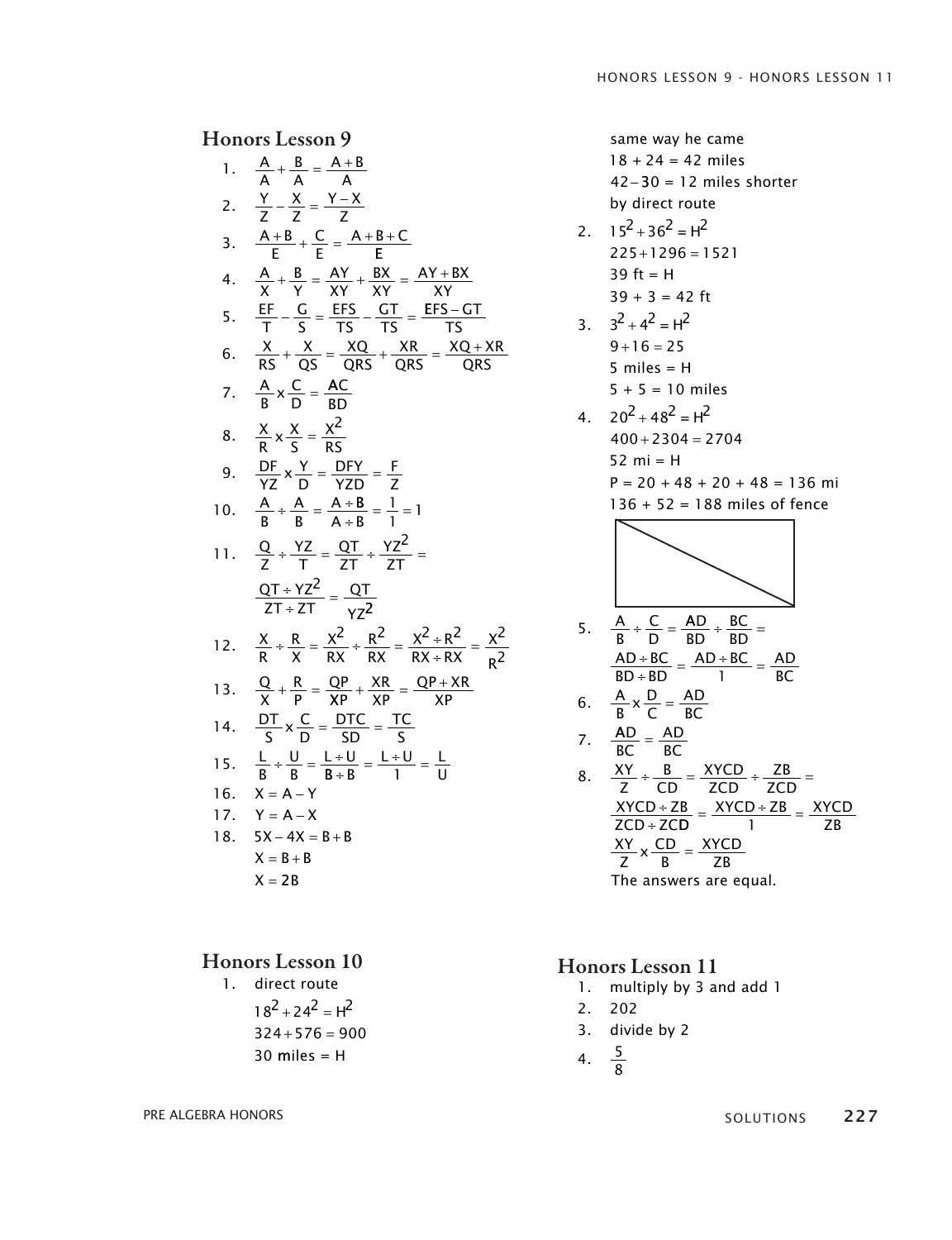5. take square root of subtract ha 7. lf of what take square root of 5. 1.  $\begin{bmatrix} 6 & 2 \end{bmatrix}$ was subtracted the previous time  $\ddot{\phantom{0}}$ multiply by 3 and add 1  $300$ 

8. 
$$
2\frac{1}{2}
$$
;  $2\frac{1}{4}$ 

|           |  | 1 2 3 4 5 6 7 8 9 10 |  |  |  |
|-----------|--|----------------------|--|--|--|
| 10. 2: no |  |                      |  |  |  |
|           |  |                      |  |  |  |

$$
11. \,
$$

| step    |  |         |    |
|---------|--|---------|----|
| circles |  |         |    |
| squares |  | 8 12 16 | 20 |
|         |  |         |    |

- 12. the number of circles equals the step number squared
- 13. the number of squares equals the step number times 4

14.  $8^2 = 64$  circles  $8 \times 4 = 32$  squares

### Honors Lesson 12

- 1. 1 x 36 1. 1 x 36 2 x 18 2 x 18 3 x 12 3 x 12 4 x 9 4 x 9 6 x 6 6 x 6
- 2.  $P = 2(1) + 2(36) =$  $2 + 72 = 74$  units  $P = 2(2) + 2(18) =$  $4 + 36 = 40$  units  $P = 2(3) + 2(12) =$  $6 + 24 = 30$  units  $P=2(4)+2(9)$  $8 + 18 = 26$  units  $P=2(6)+2(6)$  $12 + 12 = 24$  units
- $3. 6 \times 6$
- 4.  $6 \times 10$

228 solutions solutions and the set of the set of the set of the set of the set of the set of the set of the set of the set of the set of the set of the set of the set of the set of the set of the set of the set of the set 0 LU I  $0 - 1$ 

- 5. 1 x 15
- 6. 1 x 5
	- 2 x 4 3 x 3
- 7.  $1 \times 5 = 5 \text{ units}^2$ 2  $x 4 = 8$  units<sup>2</sup>  $3 \times 3 = 9$  units<sup>2</sup>
- 8.  $3 \times 3 = 9$  ft<sup>2</sup>
- 9. The shape she chooses would depend on what she intended it to be used for. some possibilities:
	- $5 \times 5 = 25 \text{ ft}^2$
	- $4 \times 6 = 24 \text{ ft}^2$

$$
3 \times 7 = 21 \text{ ft}^2
$$

10. They enclose the most space with least exposure.

### Honors Lesson 13

#### $1. \quad AX = ABC$

- $X = BC$
- $2. \quad XY B = Q$  $XY = B + Q$  $X = \frac{B + Q}{Y}$
- $3.$  CDX + E = RD  $CDX = RD - E$  $X = \frac{RD - E}{2D}$ CD CD
- 4.  $YX YT = YZ$  $X - T = Z$  $X = Z + T$
- 5.  $Q(X+B) = R(X+C)$  $QX + QB = RX + RC$  $QX - RX = RC - QB$  $X(Q - R) = RC - QB$  $X = \frac{RC - QB}{Q - R}$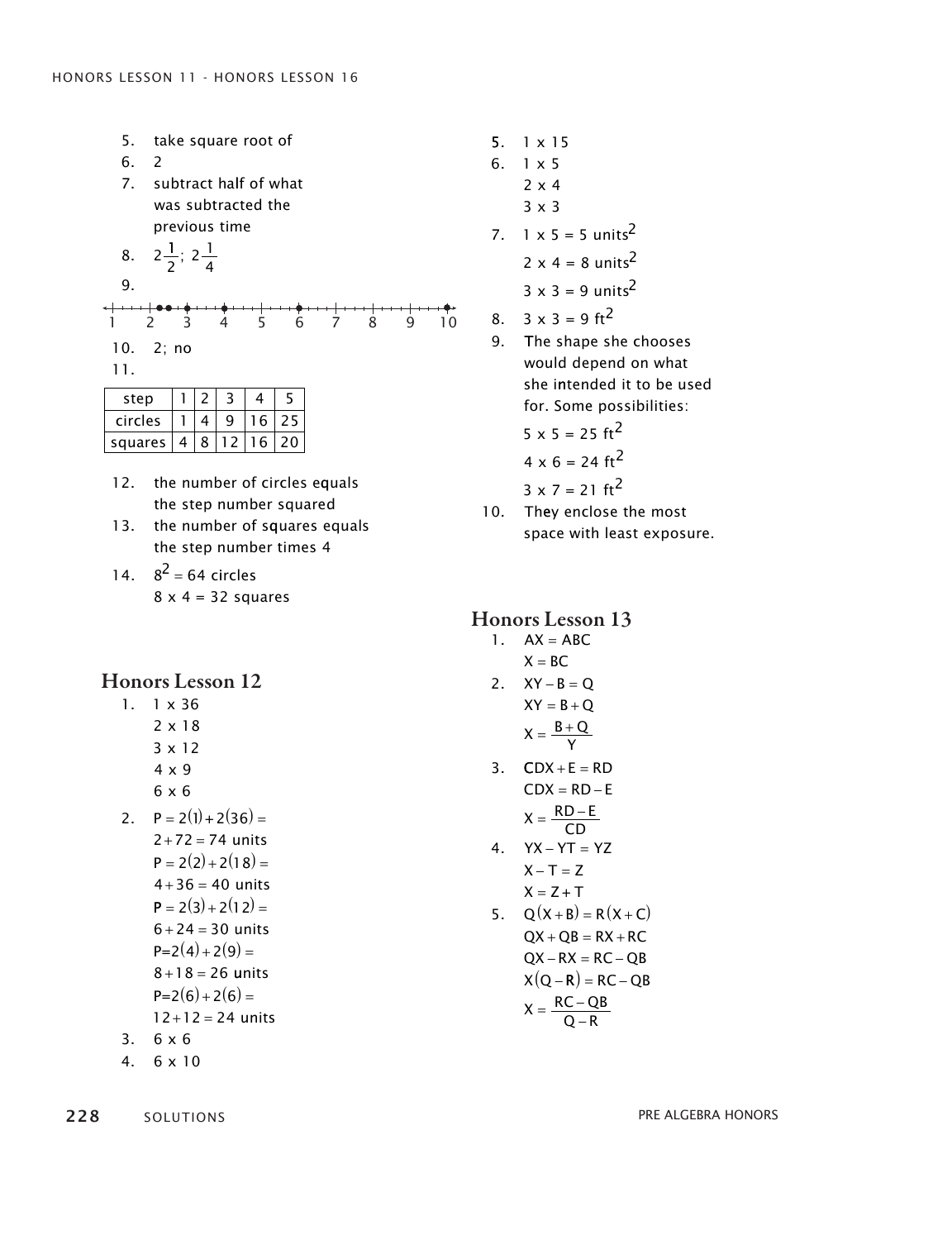6. 
$$
AX - BX - C = CX + X + E
$$
  
\n $AX - BX - CX - X = E + C$   
\n $X(A - B - C - 1) = E + C$   
\n $X = \frac{E + C}{A - B - C - 1}$   
\n7.  $\sqrt{32} = 5.7$   
\n8.  $\sqrt{150} = 12.2$   
\n9.  $\sqrt{75} = 8.7$   
\n10.  $\sqrt{481} = 21.9$   
\n11.  $L^2 + L^2 = H^2$   
\n $9^2 + 7^2 = H^2$   
\n $81 + 49 = H^2$   
\n $130 = H^2$   
\n $H = \sqrt{130}$   
\nbetween 11 and 12:  
\n $11^2 = 121$   
\n $12^2 = 144$   
\n12. 11.4 ft  
\n.4 x 12 = 4.8"  
\nto the nearest inch

11'5"

#### Honors Lesson 14

- $1. \quad X + X + 20 = 144$  $2X + 20 = 144$  $2X = 124$ X = 62 on one shelf 62+20=82 books on the other shelf  $62 + 82 = 144$  books total
- 2. X boys went out for swimming  $X + 18$  boys went out for baseball  $X + X + 18 = 48$  $2X + 18 = 48$  $2X = 30$ X = 15 b oys for swimming  $X + 18 = 33$  boys for baseball  $15 + 33 = 48$  boys total

3. Lisa made X cards  $X + 3X = 32$  $4X = 32$  $X = 8$  cards for Lisa  $8·3 = 24$  cards for June  $24 + 8 = 32$  cards total 4.  $P = 2L + 2W$  $(40) = 2(16) + 2W$  $40 = 32 + 2W$  $8 = 2W$  $4 = W$  $2(4) + 2(16) = 40$  $8 + 32 = 40$  $40 = 40$ 5.  $J =$  number of dollars Jill earned J = \$25 for Jill  $J + 2J + 3J = $150$  $6J = $150$  $2 \cdot $25 = $50$  for Joan  $3.$  \$25 = \$75 for Deb \$25 + \$50 + \$75= \$150 total 6.  $P = 2L + 2W$  $22 = 2(X) + 2(X + 1)$  $22 = 2X + 2X + 2$  $20 = 4X$ X = 5 in for the short side  $X + 1 = 6$  in for the long side  $2(5) + 2(6) = 10 + 12 = 22$  in

Honors Lesson 15 1. rectangular walls:  $2(25x12) + 2(18x12) =$  $2(300) + 2(216) =$  $600 + 432 = 1,032$  ft<sup>2</sup> triangular sections:  $2\frac{1}{2}(12x18) = 216 \text{ ft}^2$ total :  $1,032 + 216 = 1,248 \text{ ft}^2$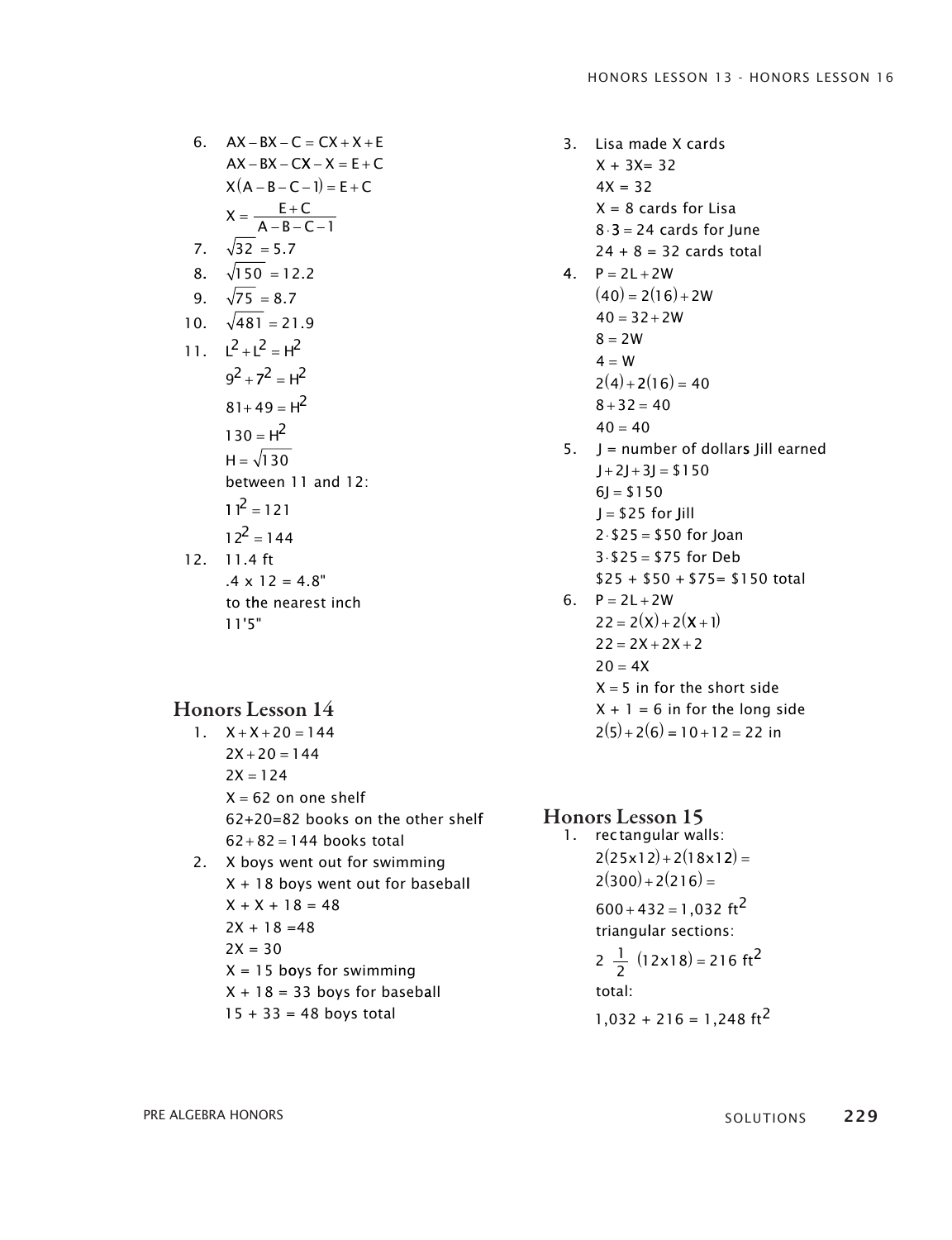- $2. \quad 1,248 \div 425 = 2.94$  gal (rounded) 2.94 x 2 coats = 5.88 gal, so 6 gal will need to be purchased 6 gal will need to be purchased  $6 \times 28 = $168$
- 3. if 2 5-gallon buckets were purchased 2 x 120 = \$240.00 2 x 120 = \$240.00 In a real life situation you probably In a real life situation you probably would have purchased one 5-gallon would have purchased one 5-gallon bucket, and a 1-gallon bucket. bucket, and a 1-gallon bucket.  $120 + 28 = $148$  $168 - 148 = $20$  savings
- 4.  $1,248 \div 250 = 5$  gal(rounded) x 2 coats = 10 gal 5 x 2 coats = 10 gal 5  $10 \times 20 = $200$ The more expensive paint is a The more expensive paint is a better buy, because you don't better buy, because you don't have to buy as much of it. have to buy as much of it.
- $5. \quad 4(18) + 4(25) =$  $72 + 100 =$  $172 ft<sup>2</sup>$  $1248 - 172 = 1076$  ft<sup>2</sup>
- 6.  $1076 \times 1.12 = 1205.12$ 13 squares 13 squares
- 7. whole rectangle:  $12 \times 18 = 216 \text{ ft}^2$ 
	- closet: closet:
	- $6 \times 3 = 18 \text{ ft}^2$ cutout: cutout:  $4 \times 8 = 32 \text{ ft}^2$

$$
216 - 18 - 32 = 166 \text{ ft}^2
$$

- 8. 9 sq ft in a yd $<sup>2</sup>$ </sup>  $166 \div 9 = 18.44 \text{ yd}^2 \text{(rounded)}$
- 9.  $18.44 \times 1.10 = 20.28$ (rounded) 21 yd<sup>2</sup> needed 12 x 21 = \$252 12 x 21 = \$252

10. 
$$
166+18=184 \text{ ft}^2
$$
  
\n $184 \div 9 = 20.45 \text{ yd}^2$   
\n20.45 x 1.10 = 22.495 yd<sup>2</sup>  
\n23 yd<sup>2</sup> will be needed  
\n23 x 12 = \$276

- 1. each face is a triangle  $A = \frac{1}{2}(bh)$  $A = \frac{1}{2}(4)(3.5)$ A = 7 in $^2$  per face  $7 \cdot 8 = 56 \text{ in}^2$ 2. each face is a square  $5 \times 5 = 25$  in<sup>2</sup> per face  $25 \times 6 = 150 \text{ in}^2$ 3. each face is a triangle  $A = \frac{1}{2}(bh)$  $A = \frac{1}{2}$  $\frac{1}{2}(10)(8.7)$ 43.5  $\times$  20 = 870 in<sup>2</sup>  $A = 43.5$  cm<sup>2</sup> per face  $4. \quad 4+4=6+2$  $5. \quad 8 + 6 = 12 + 2$  $6. \quad 12 + 20 = 30 + 2$  $8 = 8$  $14 = 14$
- $32 = 32$
- $7. \quad 20 + 12 = 30 + 2$  $32 = 32$

#### Honors Lesson 17





230 solutions pre algebra honors pre algebra honors pre algebra honors pre algebra honors pre algebra honors pre algebra honors pre algebra honors pre algebra honors pre algebra honors pre algebra honors pre algebra honors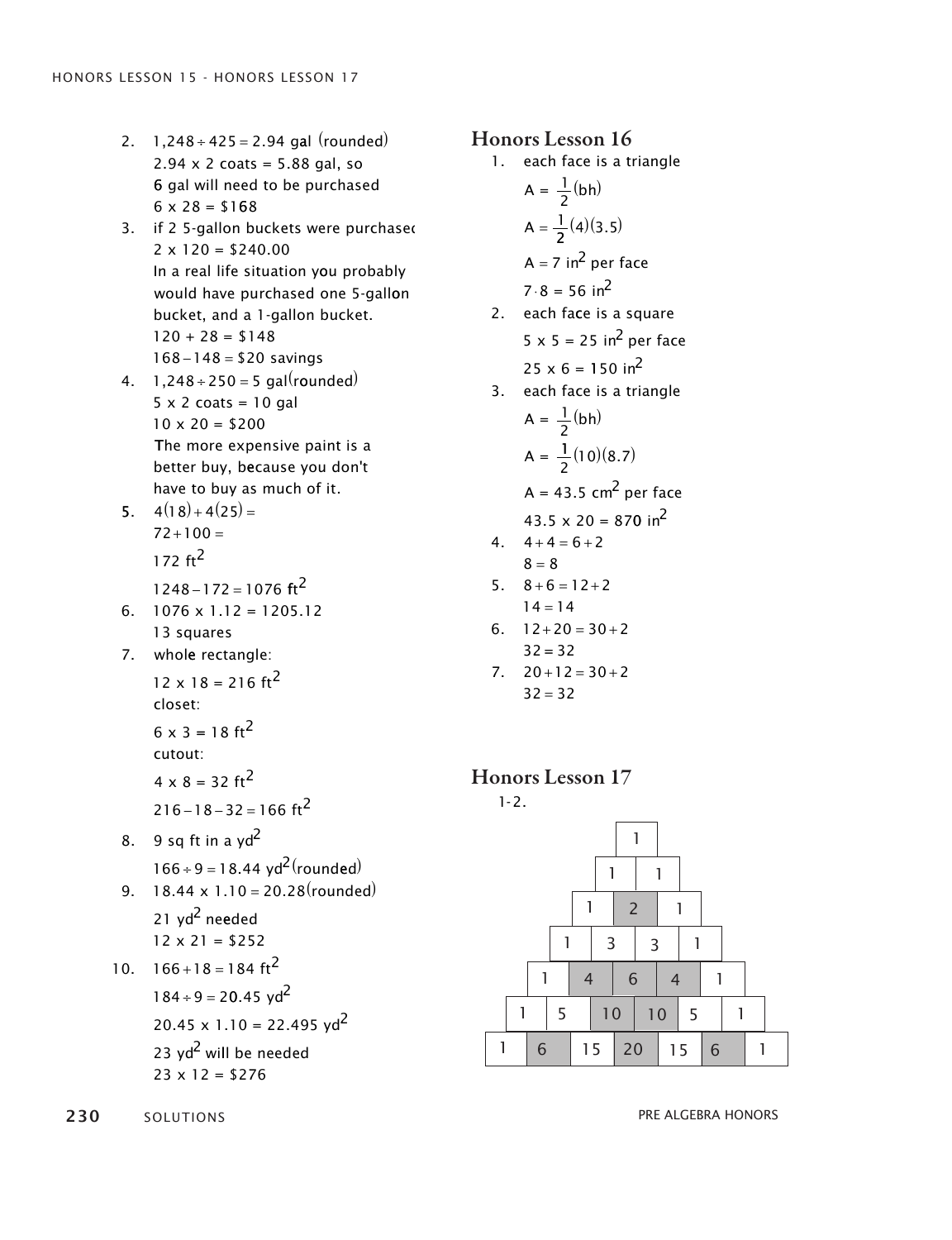



5-6.



- 7.  $1+4+10=15$
- 7. 1+4+10 = 15<br>8. Answers will vary, but the sum of the numbers in the "handle" of the "hockey stick" will always equal the number in the smaller rectangle. in the smaller rectangle.

### Honors Lesson 18

- 1.  $M + (M 1) = 21$  $2M-11=21$  $2M = 32$ M = \$ 16 for the meal M = \$ 16 for the meal  $16 - 11 = $5.00$  for dessert
- 2.  $6-7+3-4=-2$  mi east, or 2 miles west. The answer should not be west. The answer should not be written as a negative number, written as a negative number, because it is a distance, and because it is a distance, and distance is always positive. distance is always positive.
- $3. X + (X 200) = 300$  $2X - 200 = 300$  $2X = 500$  $X = 250$ Isaac has \$250 Isaac has \$250
- 4. Let  $J =$  the number of dollars John earned John earned
	- $J + (J 18) = 60 3.50$
	- $2J 18 = 56.50$
	- $2J = 74.50$
	- $J = $37.25$
- 5. In a square, the perimeter is 4 5. In a square, the perimeter is 4 times the length of one side, so: times the length of one side, so:  $S = (S+57) \div 4$ 
	- $4S = S + 57$
	- $3S = 57$
	- $S = 19$
- 6. Distance is always positive, so he should have reported the he should have reported the distance as 20 ft. distance as 20 ft.

7.  $P = W + W + L + L$ 

- $52 = W + W + 20 + 20$
- $52 = 2W + 40$  $12 = 2W$
- $W = 6$  ft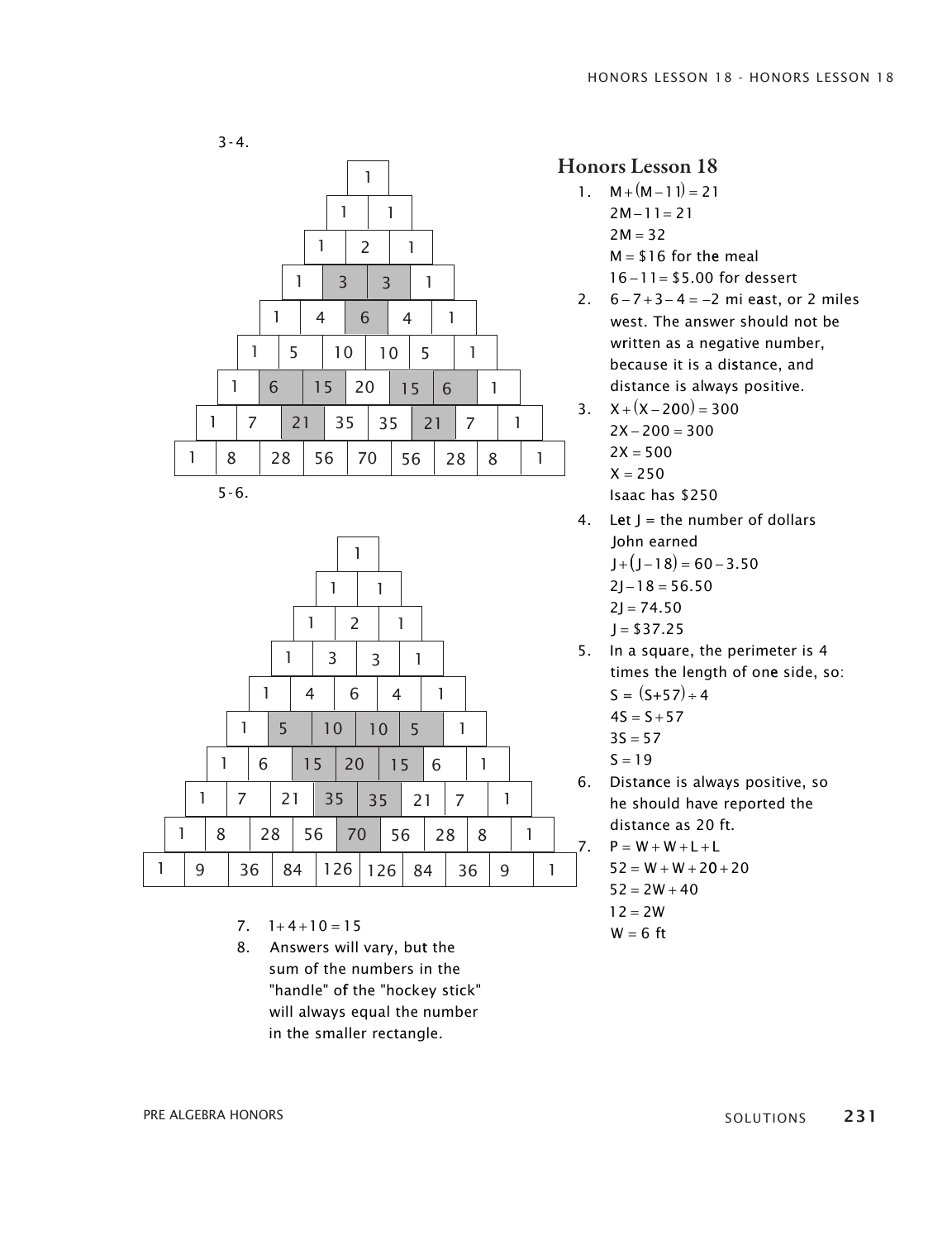using fractions: 8. using fractions:<br>N x  $\frac{9}{5}$  +32 = (N−32) x  $\frac{5}{9}$ 45 N  $x \frac{9}{5} + 45(32) = (N - 32)x \frac{5}{9}$  $81 N+1,440 = (N-32)x25$  $81N+1,440 = 25N-800$  $56N = -800 - 1,440$  $32 = (N-32)x \frac{3}{9}$ <br>+45(32) = (N-32) x  $\frac{5}{9}$ (45)  $56N = -2,240$  $N = -40^{\circ}$ using decimals:  $1.8N + 32 = (N-32)x.56$ (rounded)  $1.8N + 32 = .56N - 17.92$  $1.8N - .56N = -17.92 - 32$  $1.24N = -49.92$  $124N = -4992$  $N = -40.26^{\circ}$ (In this case, the fracti ons give the exact value, and the decimals give an approximate value because of the rounding.)

#### Honors Lesson 19

1. 
$$
\frac{8+6}{6} = \frac{180}{F}
$$
  
\n
$$
\frac{14}{6} = \frac{180}{F}
$$
  
\n
$$
14F = 6(180)
$$
  
\n
$$
7F = 3(180)
$$
  
\n
$$
7F = 540
$$
  
\n
$$
F = 77 \frac{1}{7} \text{ gal}
$$
  
\n2. 
$$
\frac{40+20}{20} = \frac{135}{S}
$$
  
\n
$$
\frac{60}{20} = \frac{135}{S}
$$
  
\n
$$
60S = 20(135)
$$
  
\n
$$
3S = 135
$$
  
\n
$$
S = $45 \text{ for the son}
$$
  
\n\$135-\$45=\$90  
\nfor the father

3. 
$$
\frac{4}{200} = \frac{T}{575 - 200}
$$
  
\n $\frac{4}{200} = \frac{T}{375}$   
\n200T = 4(375)  
\n50T = 375  
\n $T = 7\frac{1}{2}$   
\n7 hrs 30 min  
\n4.  $\frac{8.5}{200} = \frac{G}{575}$   
\n200G = 8.5(575)  
\n200G = 4887.5  
\nG = 24.4 gal  
\n(rounded)  
\n5.  $\frac{3}{2} = \frac{7}{L}$   
\n3L = 14  
\nL = 4 $\frac{2}{3}$  loaves  
\nShe can make 4  
\nwhole loaves.  
\n6.  $\frac{4}{3} = \frac{T}{81}$   
\n3T = 324  
\nT = 108 ft  
\n7. 6 x 5 = M x 3  
\n30 = 3M  
\nM = 10 machines  
\n8. 15 x 36 = (15 + 9) x  
\n540 = 24D  
\nD = 22.5 days

Honors Lesson 20 13. 13. 1.  $\frac{4}{5.2}$ 25  $4D = 5.2(25)$  $4D = 130$  $\frac{1}{2} = \frac{2}{D}$  $D = 32.5$ 33 miles rounded

232 solutions **predicate and the solutions** pre algebra honors pre algebra honors **predicate and the solutions**  $\Omega$ UTIONS

D D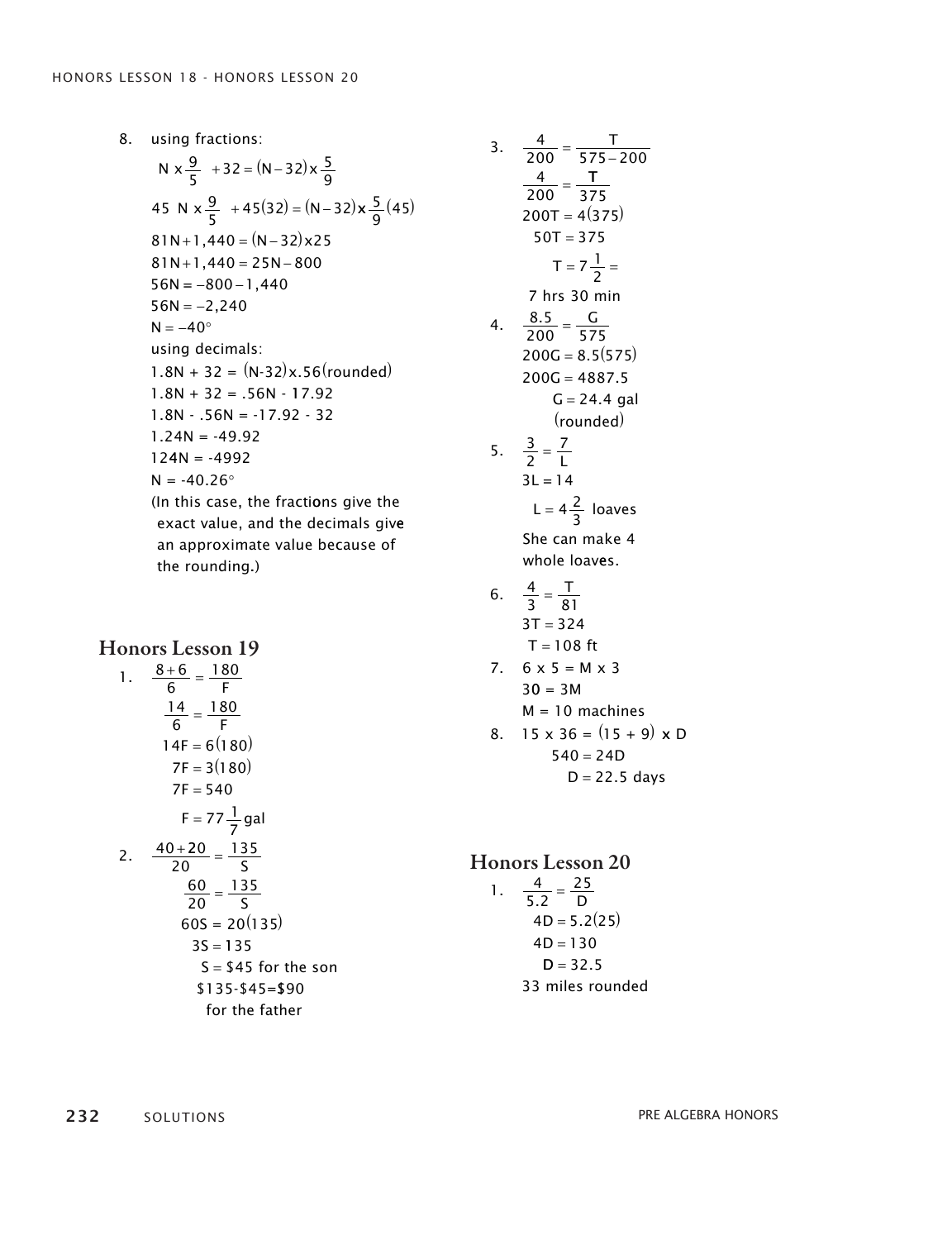

**PRE ALGEBRA HONORS** 233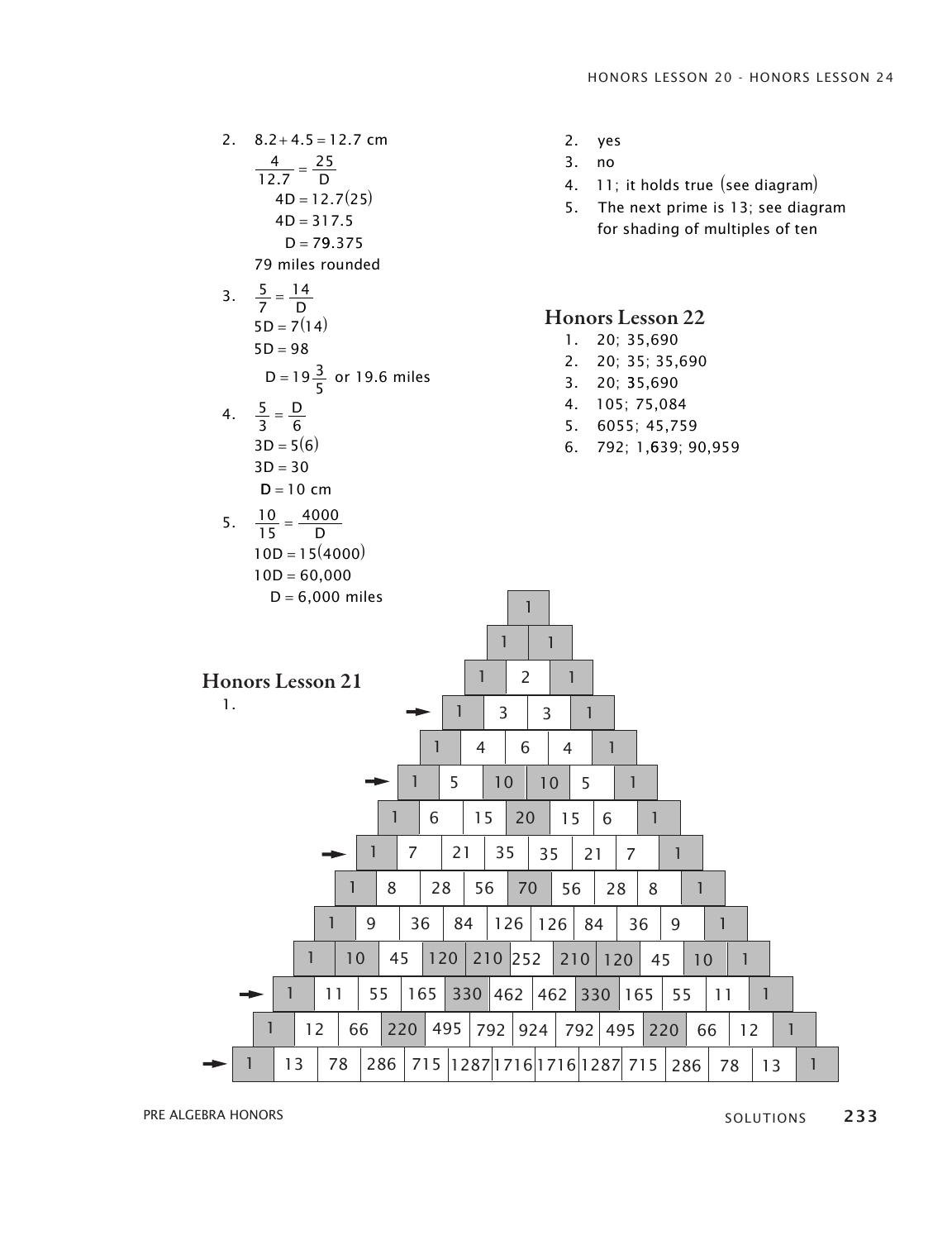7. Digits add to 33, so it is a multiple of 3. 692,835  $\div$  3 = 230,945. It ends in 5, so it is a multiple of 5.  $230,945 \div 5 = 46,189$ .  $4,168 - 18 = 4,600$ : not a multiple of 7.  $4+1+9=14$ ;  $6+8=14$ :  $14-14=0$ , so it is a multiple of  $11.46,189 \div 11 = 4,199$  $4+9 = 13$ ;  $1+9 = 10$ ;  $13-10 = 3$  not a multiple of 11. Try 13: 4 199 ÷ 13 = 323. Try 17: 323+17 = 19. prime factors of 692,835 are: 3 x 5 x 11 x 13 x 17 x 19

### Honors Lesson 23

- 1.  $P = 2W + 2L$  $2(X-5) + 2(2X+9) =$  $2X - 10 + 4X + 18 =$  $6X + 8$
- 2.  $6(8)+8=48+8=56$  $W = (8) - 5 = 3$  $L = 2(8) + 9 = 25$  $3 + 3 + 25 + 25 = 56$ yes yes
- $3. \quad (x-3)+(x+18)+(x^2-2) =$  $x^2$  + 2X + 13
- 4.  $(5)^2 2 = 25 2 = 23$  $(5) - 3 = 2$  $(5) + 18 = 23$
- 5.  $(4X+3)+(3X+1)+(X)+(2X)+(X)$  $((4x+3)-(2x))+(3x+1) =$  $14X + 5 + (2X + 3) = 16X + 8$
- 6. room : 6. room :  $4(3)+3=15$  ft  $3(3) + 1 = 10$  ft closet is 3 ft x 6 ft closet is 3 ft x 6 ft
- 7.  $16(3) + 8 = 56$  ft
- 8. 6 8. 6
- 9.  $56 \times .10 = 5.6$  ft of waste  $56 + 5.6 = 61.6$  ft total 7 lengths should be purchased 7 lengths should be purchased

234 solutions solutions and the set of the set of the set of the set of the set of the set of the set of the set of the set of the set of the set of the set of the set of the set of the set of the set of the set of the set

### Honors Lesson 24

- 1.  $4 \times 6 \times .5 = 12 \text{ ft}^3$
- 2.  $3 \times 3 \times 3 = 27 \text{ ft}^3$
- 3.  $27 12 = 15 \text{ ft}^3$
- 4.  $5 \times 6 \times .5 = 15 \text{ ft}^3$
- 5.  $15+12=27 \text{ ft}^3$ 27 ft<sup>3</sup> = 1 yd<sup>3</sup> no sand wi ll be left over no sand wi ll be left over 6. Mr. Brown:
	- $\frac{12}{27}$  of 40 = \$17.78 Mr. White: Mr. White:  $\frac{15}{27}$  of 40 = \$22.22
- 7.  $12 \times 18 = 216 \text{ ft}^2$
- 8. 216 x  $.5 = 108 \text{ ft}^3$
- 9.  $108 \div 27 = 4 \text{ yd}^3$
- 10.  $4 \times 80 = $320$
- $11.$  \$500 \$320 = \$180
- 12. 12 x 24 x .5 = 144 ft<sup>3</sup>  $144 \div 27 = 5.33 \text{ yd}^3$  $10 - 4 = 6 \text{ yd}^3$ yes yes

#### Honors Lesson 25  $1/\sqrt{2}$

1. 
$$
A = \frac{1}{2}(x+1)(2x-6) =
$$
  
\n $\frac{1}{2}(2x^2-4x-6) =$   
\n $x^2-2x-3$   
\n $(4)^2-2(4)-3=16-8-3=5 \text{ units}^2$   
\n2.  $A = (2x+1)(x+7) =$   
\n $2x^2+15x+7$   
\n3.  $A = (x)(2x) = 2x^2$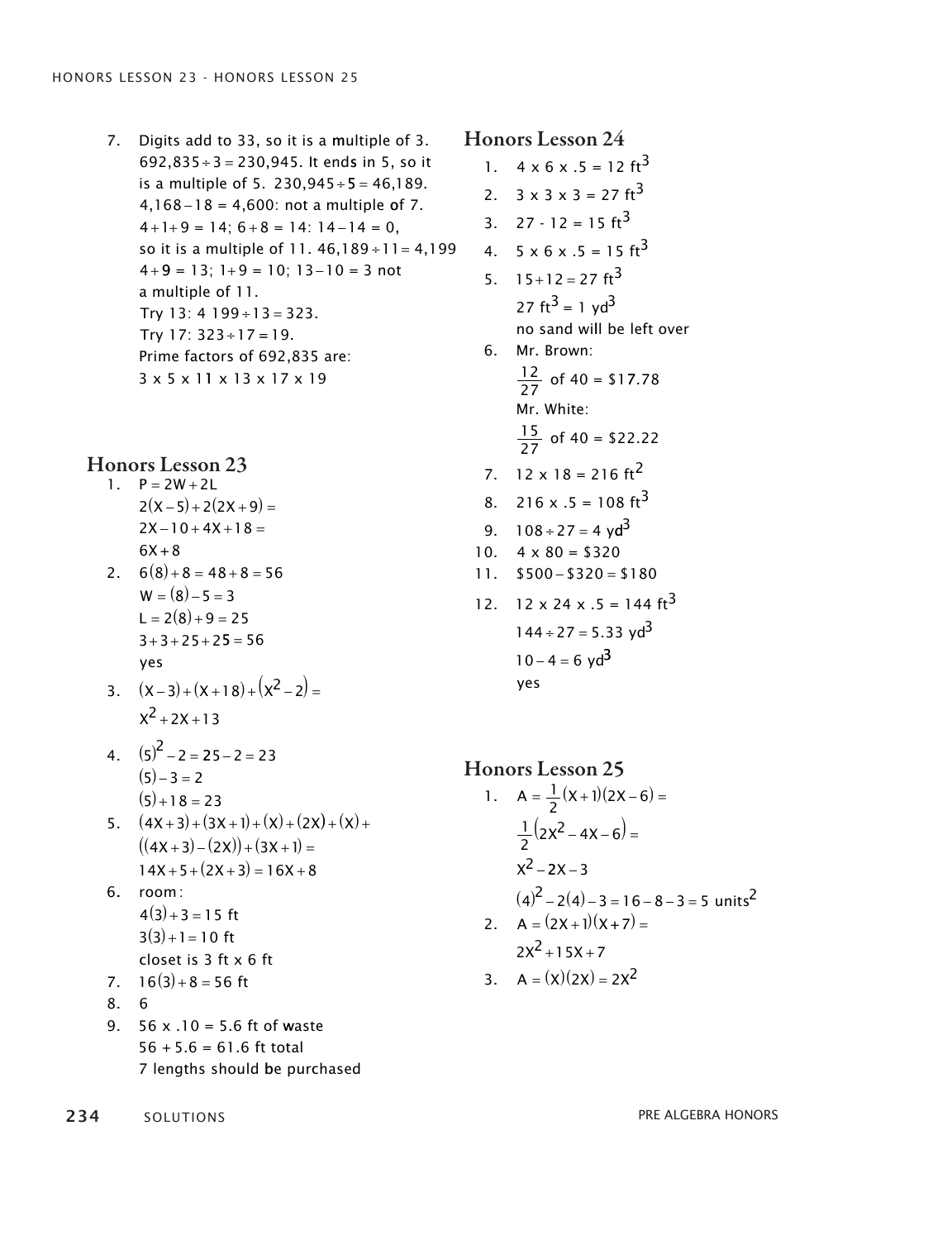$(2(5)^2) = 2(25) = 50$  ft<sup>2</sup> 4. closet :  $2(5)^2 + 15(5) + 7 = 50 + 75 + 7 =$ bedroom: bedroom: 132 units<sup>2</sup>  $5. \quad (X+8)(2X+2)$ 6.  $((5)+8)(2(5)+2) = (13)(12) =$  $156 - 132 = 24 \text{ ft}^2$ 156 $ft^2$ 7.  $156 \text{ ft}^2 + 50 \text{ ft}^2 = 206 \text{ ft}^2$  $206 \div 9 = 22.89 \text{ yd}^2 \text{(rounded)}$ 23 yd<sup>2</sup> will need to  $8. \quad 23 \times 15 = $345$ be purchased be purchased 9.  $23 \times 10 = $230$ 230 + 150 = \$380 230 + 150 = \$380 no, t he cost of installation will no, t he cost of installation will more than offset the per-yard more than offset the per-yard cost savings. cost savings. 10.  $L = 2(2x^2 + 2x - 7) + 2(x^2 + 3x - 2) =$  $4x^2 + 4x - 14 + 2x^2 + 6x - 4 =$  $6x^2 + 10x - 18$  $6(2)^2 + 10(2) - 18 =$  $24 + 20 - 18 = 26$  in 11.  $P = 6(2x^2 - 4x + 1) = 12x^2 - 24x + 6$  $2(5)^{2} - 4(5) + 1 = 50 - 20 + 1 = 31$  units

#### Honors Lesson 26

 $1. 7 - 5 = 2$  $2.5'4" =$ 2  $\frac{2}{5}$  = 2 ÷ 5 = .4 = 40% growth  $64"$   $6'1" = 73"$  $73 - 64 = 9$ 9  $\frac{9}{64}$  = 9 ÷ 64 = .1406 = 14% growth (rounded)

- $3. \quad 6,500 5,000 = 1,500$  $\frac{1500}{5000} = 1500 \div 5000 =$ 5000 5000  $.3 = 30\%$  growth  $4. 16 - 7 = 9$ 
	- 9  $\frac{9}{7}$  = 9 ÷ 7 = 1.2857 =  $\frac{2}{7}$  = 9 ÷ / = 1.285 / =
	- 129% growth (rounded)
- $5. \quad 5,000 4,000 = 1,000$ 10 00  $\frac{1000}{5000} = 1000 \div 5000 =$ .2 = 20% decrease  $\frac{1000 \div 5000}{5000}$  =
- 6.  $6,500 4,000 = 2,500$ 2500  $\frac{2500}{6500} = 2500 \div 6500 =$ .3846 = 38% decrease  $\frac{2300}{6500} = 2500 \div 6500 =$

#### Honors Lesson 27

- 1. Prarie Dogs:  $\frac{65+71+35+10}{4}$  = 45.25 Raccoons: Hound Dogs:  $\frac{30+30+50+30}{4} = 35$ 4  $\frac{22+71+89+80}{4} = 65.5$ Hound Dogs had the best record 2. median 3. median 4. game 1: 30 game 2: 71
- game 3: 50 game 4: 30  $\frac{30+71+50+30}{4} = 45.25$ 30 5.

6. 
$$
80-10=70
$$
  
\n7. game 1:  $65-22=43$   
\ngame 2:  $71-30=41$   
\ngame 3:  $89-35=54$   
\n $\frac{43+41+54+70}{4}=52$ 

**ORS**